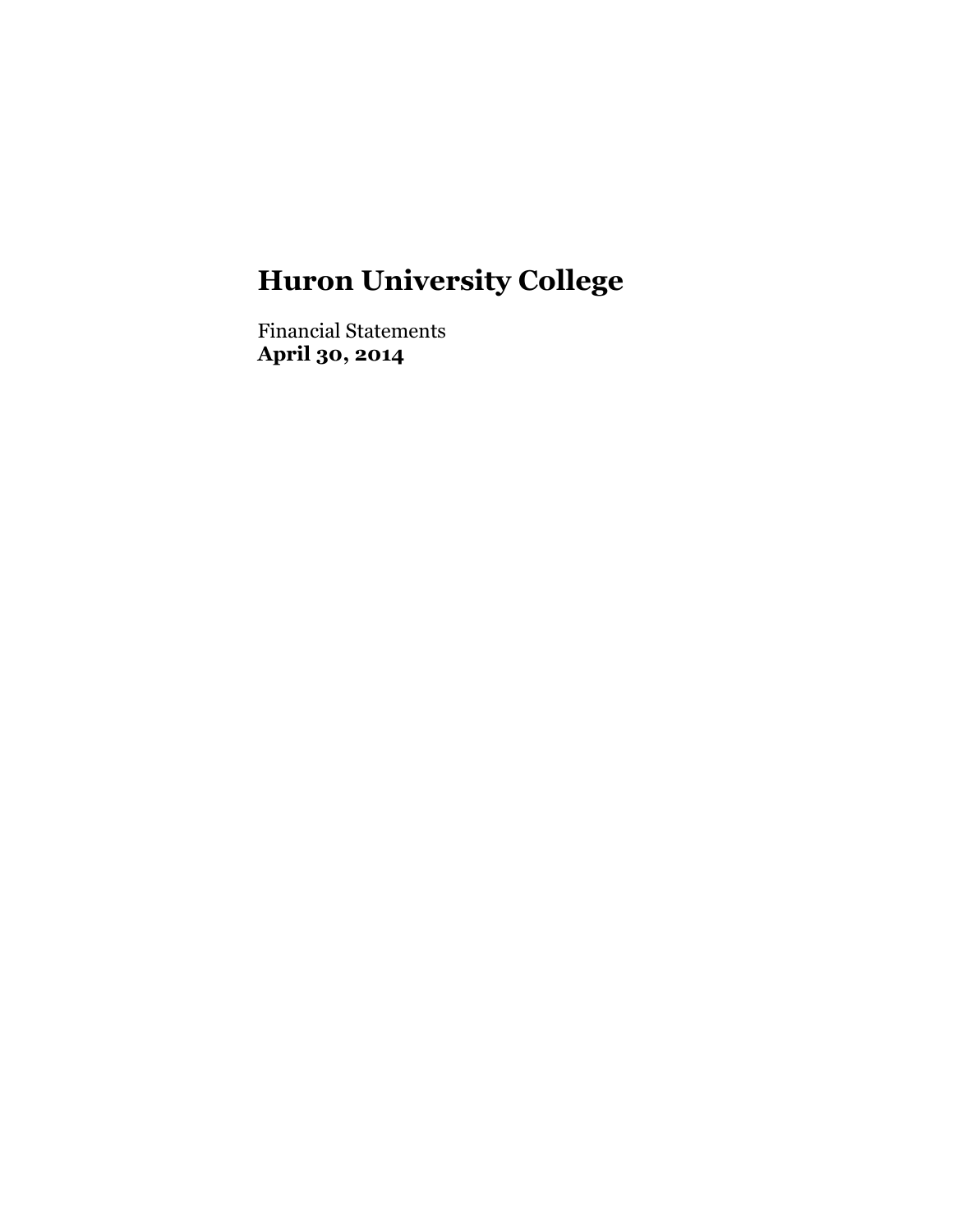

June 26, 2014

#### **Independent Auditor's Report**

#### **To the Executive Board of Huron University College**

We have audited the accompanying financial statements of Huron University College, which comprise the statement of financial position as at April 30, 2014 and the statement of operations, changes in net assets and cash flows for the year then ended, and the related notes, which comprise a summary of significant accounting policies and other explanatory information.

#### **Management's responsibility for the financial statements**

Management is responsible for the preparation and fair presentation of these financial statements in accordance with Canadian accounting standards for not-for-profit organizations, and for such internal control as management determines is necessary to enable the preparation of financial statements that are free from material misstatement, whether due to fraud or error.

#### **Auditor's responsibility**

Our responsibility is to express an opinion on these financial statements based on our audit. We conducted our audit in accordance with Canadian generally accepted auditing standards. Those standards require that we comply with ethical requirements and plan and perform the audit to obtain reasonable assurance about whether the financial statements are free from material misstatement.

An audit involves performing procedures to obtain audit evidence about the amounts and disclosures in the financial statements. The procedures selected depend on the auditor's judgment, including the assessment of the risks of material misstatement of the financial statements, whether due to fraud or error. In making those risk assessments, the auditor considers internal control relevant to the entity's preparation and fair presentation of the financial statements in order to design audit procedures that are appropriate in the circumstances, but not for the purpose of expressing an opinion on the effectiveness of the entity's internal control. An audit also includes evaluating the appropriateness of accounting policies used and the reasonableness of accounting estimates made by management, as well as evaluating the overall presentation of the financial statements.

We believe that the audit evidence we have obtained is sufficient and appropriate to provide a basis for our audit opinion.

"PwC" refers to PricewaterhouseCoopers LLP, an Ontario limited liability partnership. *465 Richmond Street, Suite 300, London, Ontario, Canada N6A 5P4 PricewaterhouseCoopers LLP T: +1 519 640 8000, F: +1 519 640 8015*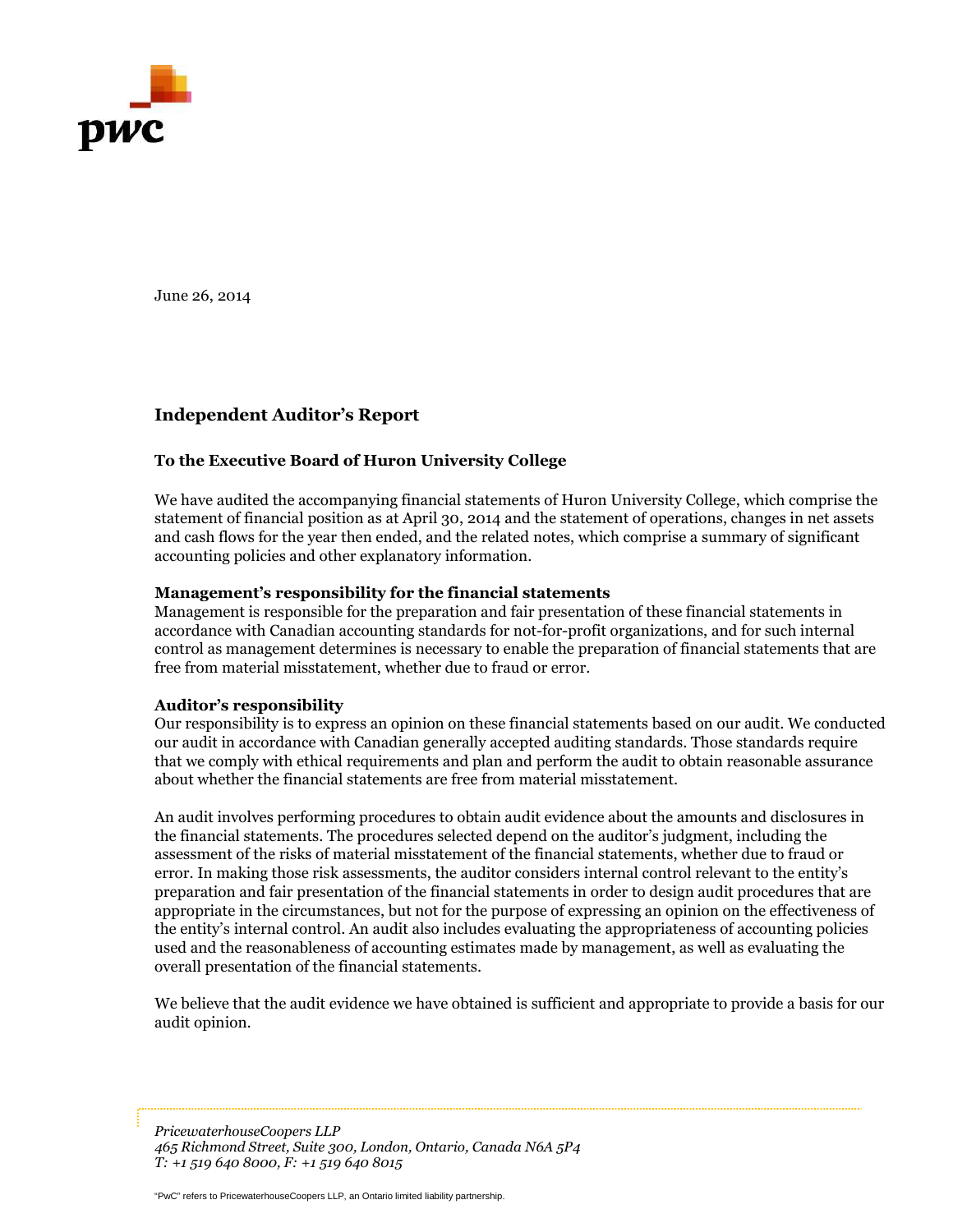

#### **Opinion**

In our opinion, the financial statements present fairly, in all material respects, the financial position of Huron University College as at April 30, 2014 and the results of its operations and its cash flows for the year then ended in accordance with Canadian accounting standards for not-for-profit organizations.

Pricewaterhouse Coopers LLP

**Chartered Professional Accountants, Licensed Public Accountants**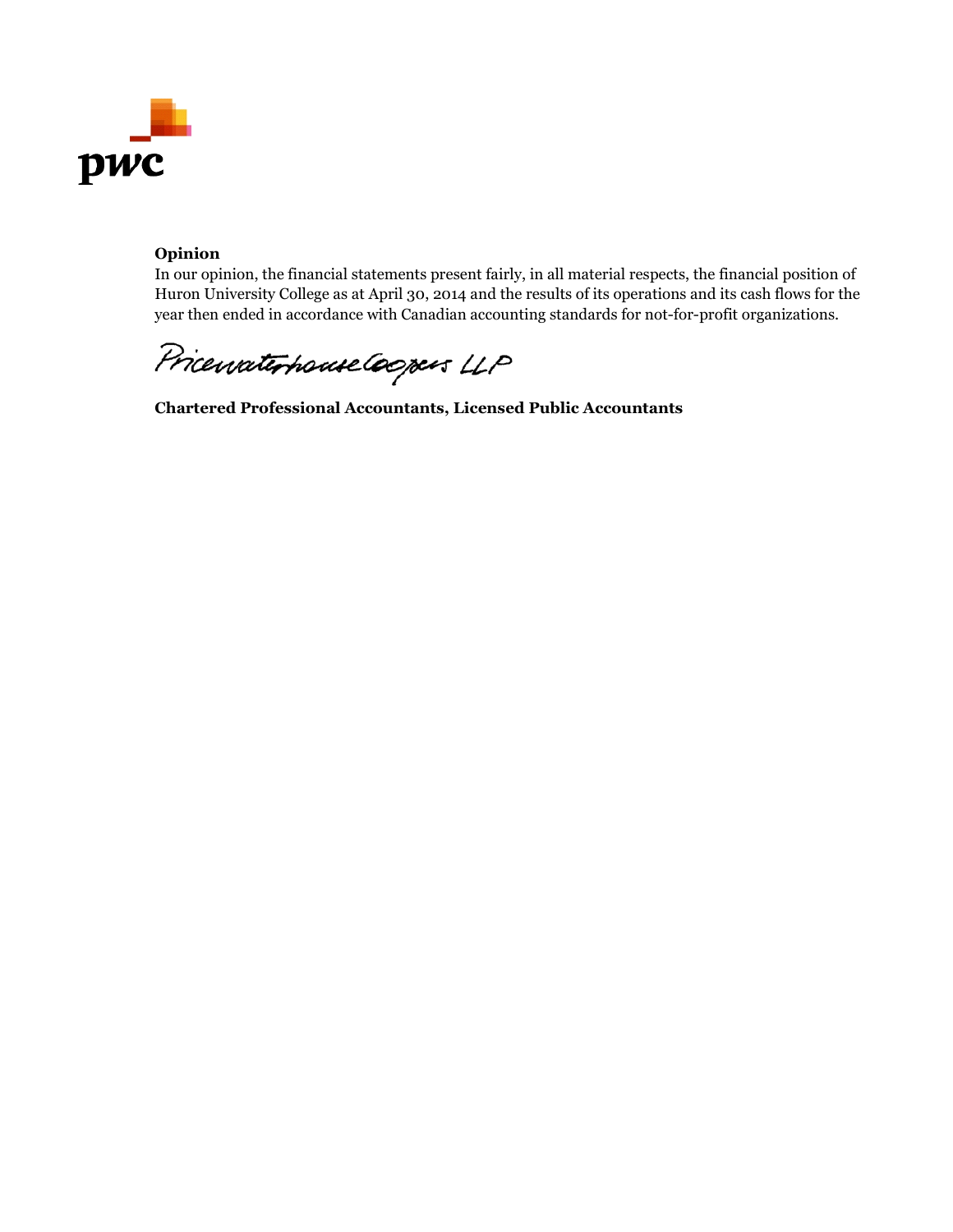Statement of Financial Position **As at April 30, 2014**

|                                                                                                                                                                                                                  | 2014                                            | 2013                                            |
|------------------------------------------------------------------------------------------------------------------------------------------------------------------------------------------------------------------|-------------------------------------------------|-------------------------------------------------|
| <b>Assets</b>                                                                                                                                                                                                    |                                                 |                                                 |
| <b>Current assets</b><br>Cash (note 2)<br>Short-term investments<br>Accounts receivable<br>Prepaid expenses                                                                                                      | 13,152,466<br>909,361<br>419,320<br>6,369       | 11,321,969<br>896,049<br>767,653<br>7,500       |
| Due from Huron University College Foundation                                                                                                                                                                     | 49,352<br>14,536,868                            | 27,018<br>13,020,189                            |
| <b>Capital assets (note 3)</b>                                                                                                                                                                                   | 13,491,187                                      | 13,628,665                                      |
|                                                                                                                                                                                                                  | 28,028,055                                      | 26,648,854                                      |
| <b>Liabilities</b>                                                                                                                                                                                               |                                                 |                                                 |
| <b>Current liabilities</b><br>Accounts payable and accrued liabilities (note 15)<br>Advanced tuition and residence deposits<br>Current portion of deferred revenue<br>Current portion of long-term debt (note 5) | 875,123<br>567,979<br>334,870<br>1,455,189      | 879,954<br>460,746<br>142,446<br>53,976         |
|                                                                                                                                                                                                                  | 3,233,161                                       | 1,537,122                                       |
| <b>Deferred capital contributions (note 4)</b><br><b>Deferred revenue</b><br>Long-term debt (note 5)<br><b>Employee future benefits (note 6)</b>                                                                 | 4,032,884<br>2,002,481                          | 4,064,140<br>161,356<br>1,455,189<br>2,081,105  |
|                                                                                                                                                                                                                  | 9,268,526                                       | 9,298,912                                       |
| <b>Net assets</b><br>Invested in capital assets<br>Internally restricted (note 13)<br>Unrestricted                                                                                                               | 8,601,474<br>858,371<br>9,299,684<br>18,759,529 | 8,507,801<br>810,259<br>8,031,882<br>17,349,942 |
|                                                                                                                                                                                                                  | 28,028,055                                      | 26,648,854                                      |

## **Approved by the Executive Board**

The accompanying notes are an integral part of these financial statements.

 $\_$  , and the state of the state of the state of the state of the state of the state of the state of the state of the state of the state of the state of the state of the state of the state of the state of the state of the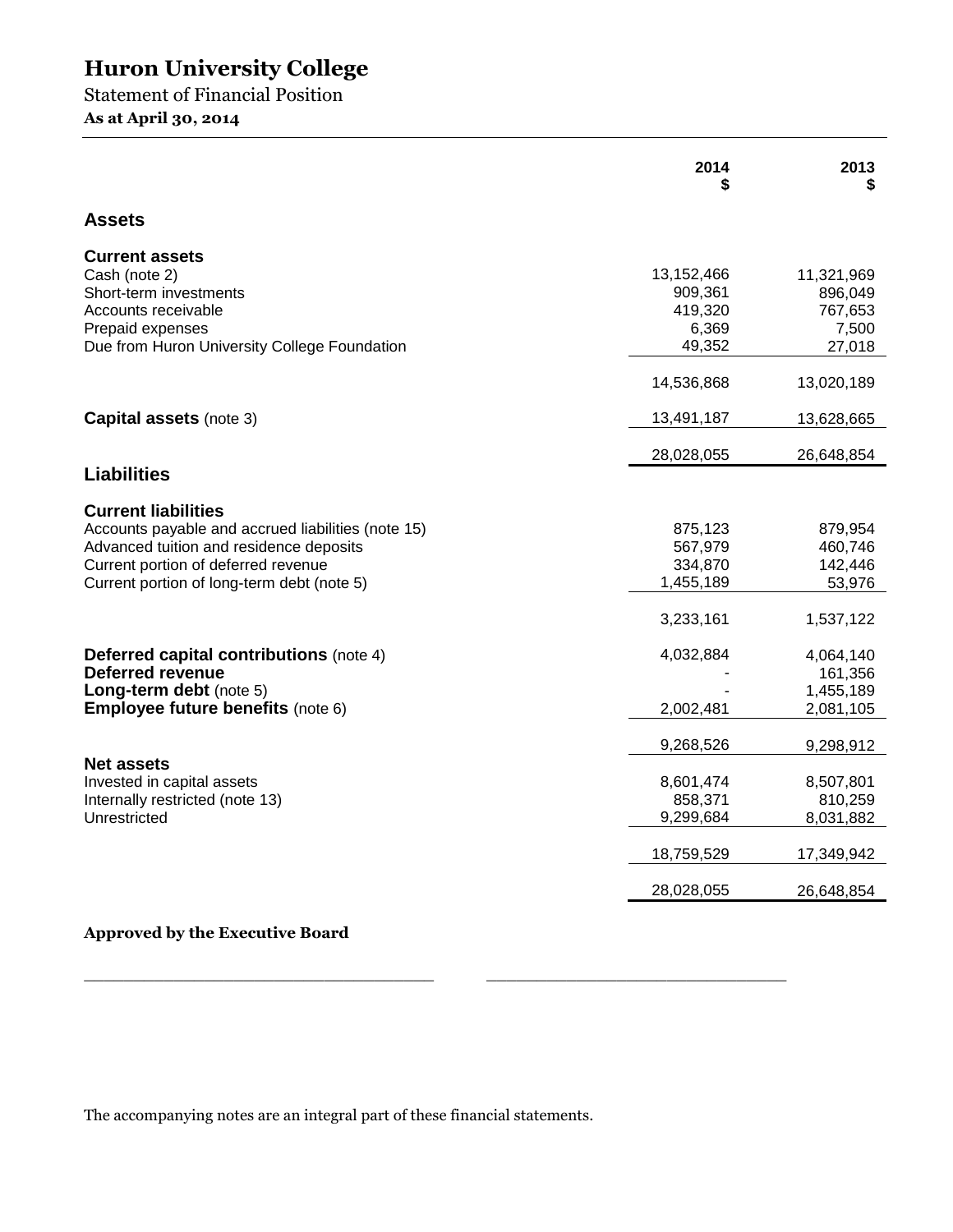## Statement of Operations **For the year ended April 30, 2014**

|                                                            | 2014                   | 2013<br>\$             |
|------------------------------------------------------------|------------------------|------------------------|
| <b>Revenue</b>                                             |                        |                        |
| Student fees<br>Government grants                          | 9,046,579<br>6,598,835 | 8,557,334<br>6,579,730 |
|                                                            | 15,645,414             | 15,137,064             |
| Ancillary revenue (note 7)<br><b>External trust</b>        | 2,805,667<br>40,587    | 2,674,682<br>54,701    |
| Research fund<br>Foundation transfer (note 8)              | 169,930<br>868,729     | 229,256<br>840,177     |
|                                                            | 3,884,913              | 3,798,816              |
| Other revenue (note 9)                                     | 1,612,366              | 1,562,287              |
|                                                            | 21,142,693             | 20,498,167             |
|                                                            |                        |                        |
| <b>Expenditures</b><br>Salaries and benefits - faculty     | 7,390,180              | 7,014,365              |
| Salaries and benefits - staff<br>Registrarial              | 2,529,608<br>888,777   | 2,325,597<br>788,292   |
| Academic instructional<br>UWO fees                         | 638,855<br>1,481,259   | 862,587<br>1,195,032   |
|                                                            | 12,928,679             | 12,185,873             |
| Ancillary expenses (note 7)                                | 1,871,360              | 1,908,898              |
| Scholarship and bursaries<br>Building costs - academic     | 1,514,404<br>486,555   | 1,362,499<br>428,530   |
| General administration                                     | 1,255,524              | 1,151,544              |
| Research grant expenses<br>Alumni development              | 170,048<br>466,066     | 228,045<br>424,924     |
|                                                            | 5,763,957              | 5,504,440              |
|                                                            | 18,692,636             | 17,690,313             |
| Excess of revenues over expenditures before the undernoted | 2,450,057              | 2,807,854              |
| Amortization of capital assets                             | 1,040,470              | 1,036,915              |
| <b>Excess of revenues over expenditures</b>                | 1,409,587              | 1,770,939              |

The accompanying notes are an integral part of these financial statements.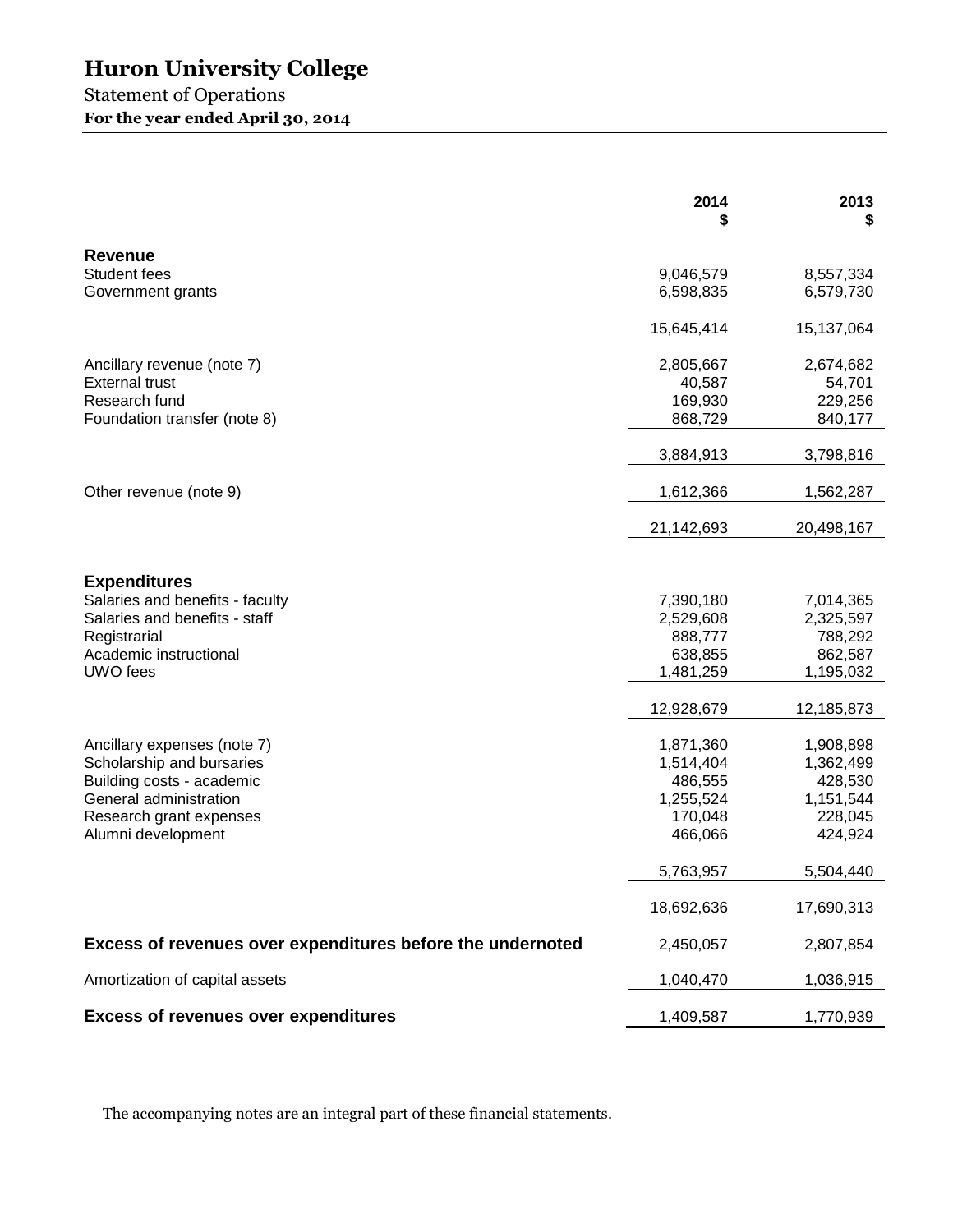Statement of Changes in Net Assets **For the year ended April 30, 2014**

|                                           |                                                      |                           |                                              | 2014                     |                                                      |                           |                                              | 2013               |
|-------------------------------------------|------------------------------------------------------|---------------------------|----------------------------------------------|--------------------------|------------------------------------------------------|---------------------------|----------------------------------------------|--------------------|
|                                           | Invested in<br><b>Capital</b><br><b>Assets</b><br>\$ | <b>Unrestricted</b><br>\$ | <b>Internally</b><br><b>Restricted</b><br>\$ | <b>Total</b><br>\$       | Invested in<br><b>Capital</b><br><b>Assets</b><br>\$ | <b>Unrestricted</b><br>\$ | <b>Internally</b><br><b>Restricted</b><br>\$ | <b>Total</b><br>\$ |
| <b>Balance - Beginning of year</b>        | 8,507,801                                            | 8,031,882                 | 810,259                                      | 17,349,942               | 8,603,048                                            | 5,303,077                 | 1,672,878                                    | 15,579,003         |
| Excess of revenues over<br>expenditures   | (799, 796)                                           | 2,209,383                 | $\blacksquare$                               | 1,409,587                | (784, 553)                                           | 2,555,492                 | $\blacksquare$                               | 1,770,939          |
| Capital assets acquired from own<br>funds | 839,493                                              | (839, 493)                |                                              | $\overline{\phantom{a}}$ | 638,464                                              | (638, 464)                |                                              |                    |
| Interfund transfer (note 13)              | $\sim$                                               | (48, 112)                 | 48,112                                       |                          | ٠                                                    | 862,619                   | (862, 619)                                   |                    |
|                                           | 39,697                                               | 1,321,778                 | 48,112                                       | 1,409,587                | (146,089)                                            | 2,779,647                 | (862, 619)                                   | 1,770,939          |
| Repayment of long-term debt (note 5)      | 53,976                                               | (53, 976)                 |                                              |                          | 50,842                                               | (50, 842)                 |                                              |                    |
|                                           | 93,673                                               | 1,267,802                 | 48,112                                       | 1,409,587                | (95, 247)                                            | 2,728,805                 | (862, 619)                                   | 1,770,939          |
| <b>Balance - End of year</b>              | 8,601,474                                            | 9,299,684                 | 858,371                                      | 18,759,529               | 8,507,801                                            | 8,031,882                 | 810,259                                      | 17,349,942         |

The accompanying notes are an integral part of these financial statements.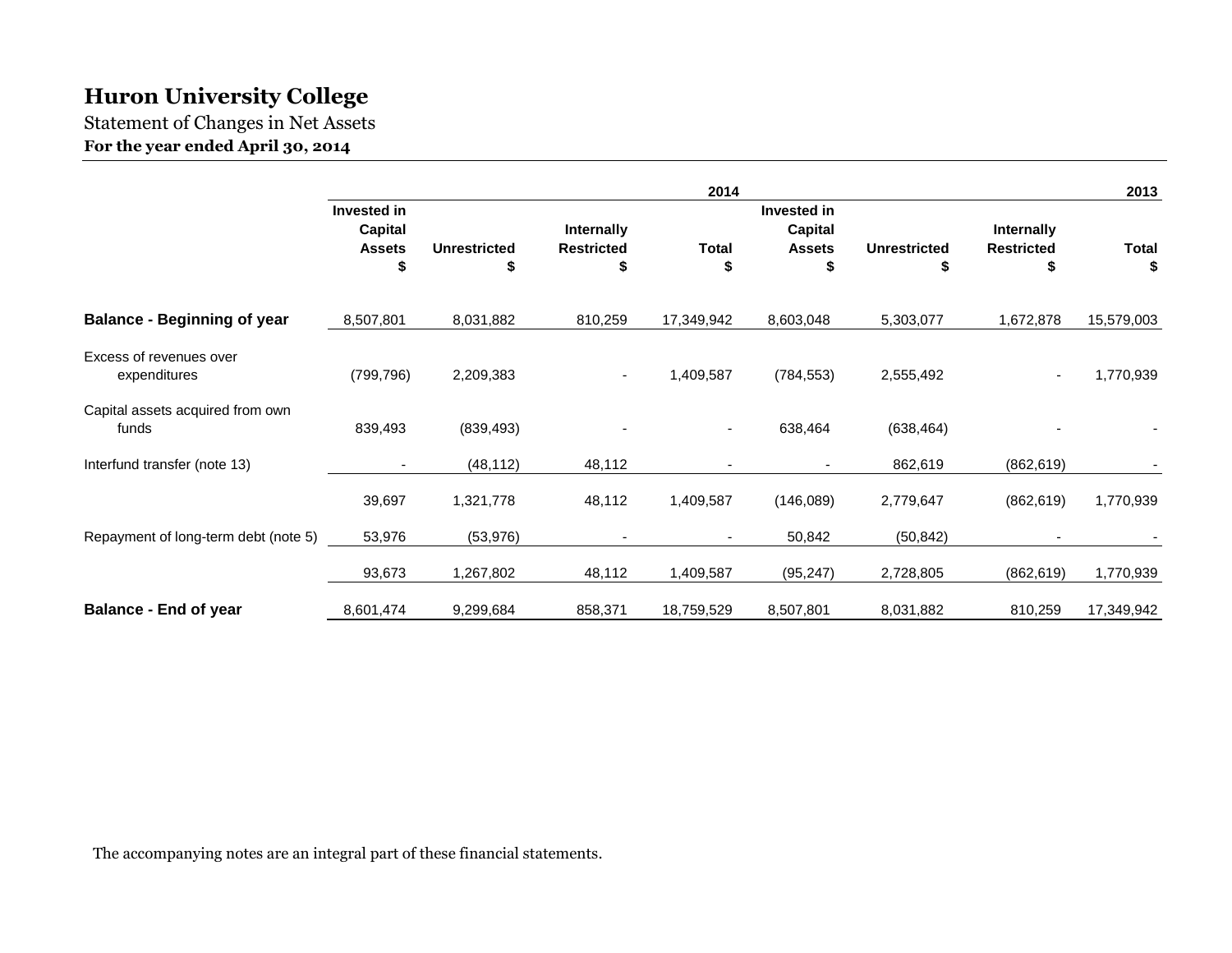Statement of Cash Flows **For the year ended April 30, 2014**

|                                                                                                                                                                                                            | 2014<br>\$                                                    | 2013<br>S                                                    |
|------------------------------------------------------------------------------------------------------------------------------------------------------------------------------------------------------------|---------------------------------------------------------------|--------------------------------------------------------------|
| Cash provided by (used in)                                                                                                                                                                                 |                                                               |                                                              |
| Cash flows from operating activities<br>Excess of revenues over expenditures<br>Items not involving cash                                                                                                   | 1,409,587                                                     | 1,770,939                                                    |
| Amortization of capital assets<br>Amortization of deferred capital contributions<br>Change in employee future benefits<br>Change in deferred revenue<br>Change in non-cash working capital items (note 10) | 1,040,470<br>(240, 674)<br>(78, 624)<br>31,068<br>429,532     | 1,036,915<br>(252, 362)<br>379,513<br>(86, 669)<br>(234,707) |
| Cash flows from investing activities<br>Purchase of capital assets<br>Increase in short-term investment<br>Deferred capital contributions received                                                         | 2,591,359<br>(902, 992)<br>(13, 312)<br>209,418<br>(706, 886) | 2,613,629<br>(714, 711)<br>(13, 889)<br>161,061<br>(567,539) |
| Cash flows from financing activities<br>Repayment of long-term debt                                                                                                                                        | (53, 976)                                                     | (50, 842)                                                    |
| Increase in net cash for the year                                                                                                                                                                          | 1,830,497                                                     | 1,995,248                                                    |
| Cash - Beginning of year                                                                                                                                                                                   | 11,321,969                                                    | 9,326,721                                                    |
| Cash - End of year                                                                                                                                                                                         | 13,152,466                                                    | 11,321,969                                                   |

The accompanying notes are an integral part of these financial statements.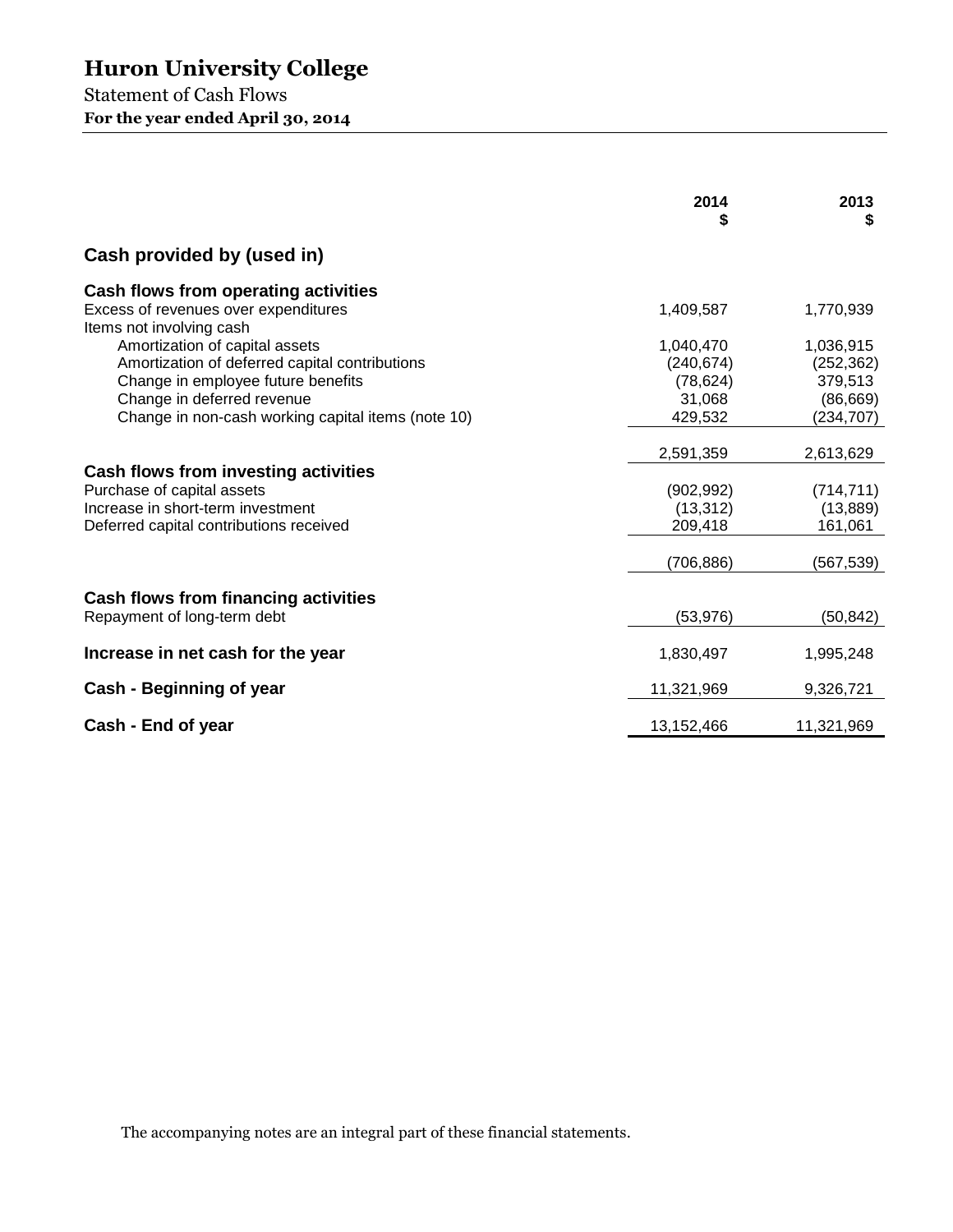Notes to Financial Statements **April 30, 2014**

## **1 Purpose of the organization**

Huron University College (the University) is a university institution with undergraduate programs in Arts and Social Sciences, and graduate programs in Theology. The University is affiliated with the University of Western Ontario (UWO) and associated with the Anglican Church of Canada. The University is incorporated under the statutes of the Province of Ontario. The University is a not-for-profit organization under the Income Tax Act.

## **2 Summary of significant accounting policies**

#### **Basis of presentation**

The financial statements have been prepared in accordance with Canadian accounting standards for not-forprofit organizations (ASNPO) as issued by the Canadian Accounting Standards Board and include the following significant accounting policies.

#### **Revenue recognition**

The University follows the deferral method of accounting for contributions. Restricted contributions are recognized as revenue in the year in which the related expenses are incurred. Unrestricted contributions are recognized as revenue when received or receivable if the amount received can be reasonably estimated and collection is reasonably assured.

Grants approved but not yet received at the end of an accounting period are accrued if the amount to be received can be reasonably estimated and collection is reasonably assured. Where a portion of a grant relates to a future period, it is deferred and recognized in the subsequent period.

#### **Capital assets**

Capital assets are carried at cost. When an asset is sold or otherwise disposed of, the related cost and accumulated amortization are removed from the respective accounts and any gain or loss on disposition is recognized in operations for the year.

The carrying amount of a capital asset not being amortized because it is under construction or development is classified as work-in-progress. Amortization expense is calculated upon completion of construction and allocation of the asset to its appropriate capital asset account.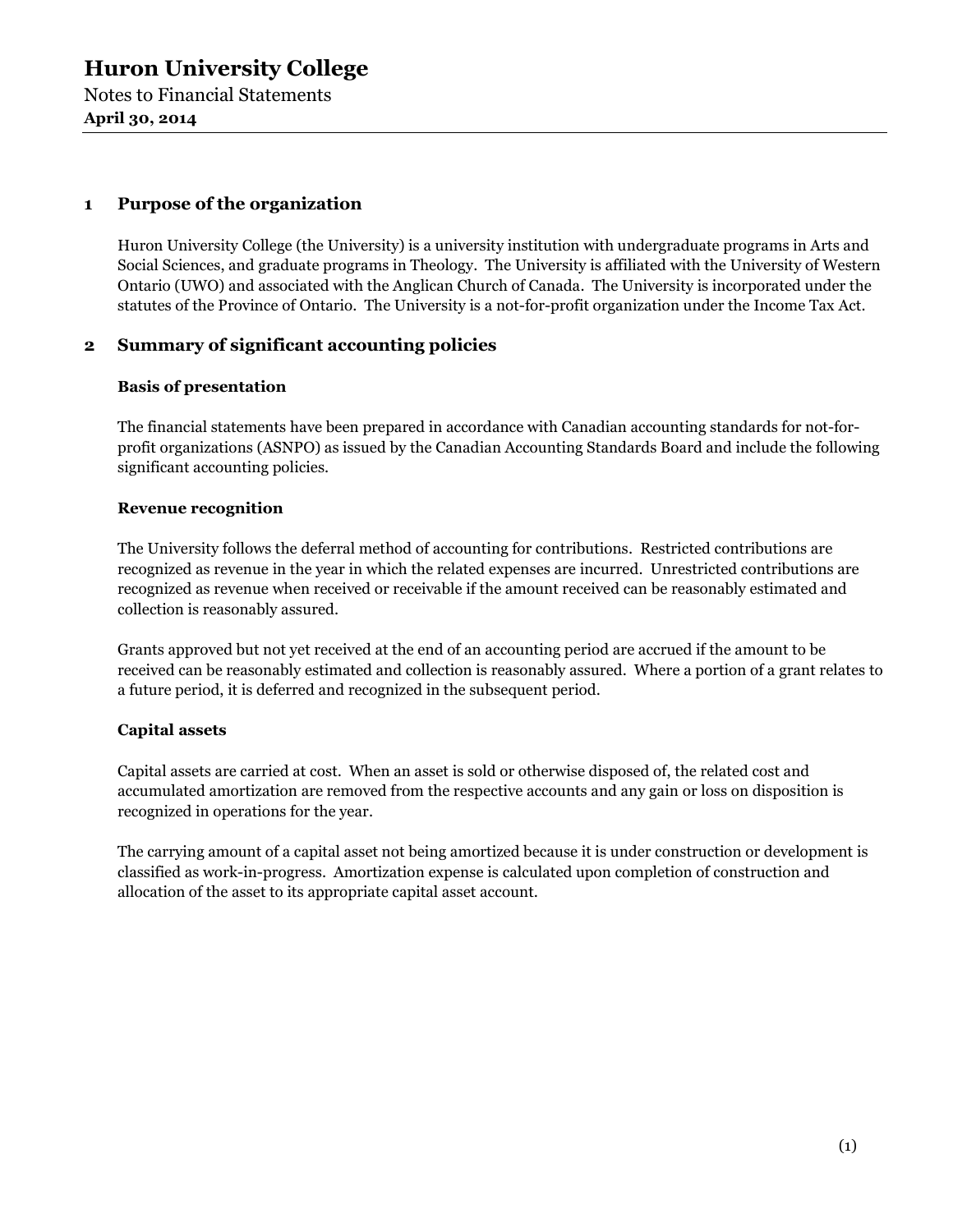> Amortization expense is calculated on all amortizable assets based on the following methods, utilizing estimated lives according to Canadian Association of University Business Officers guidelines for Canadian colleges and universities as follows:

Buildings **5% declining balance** Equipment and furniture 10 years straight line Computer equipment **4** years straight line Library books **5** years straight line Food court **Food court** 6 and the set of the set of the set of the set of the set of the set of the set of the set of the set of the set of the set of the set of the set of the set of the set of the set of the set of the s

#### **Cash**

Included in cash are balances in the amount of \$943,334 (2013 - \$763,188) that relate to deferred revenue, deferred capital contributions, and other unspent amounts included in current liabilities.

#### **Deferred capital contributions**

Effective May 1, 1997, contributions received for capital assets are deferred and amortized over the same term and on the same basis as the related capital assets. Contributions related to capital assets acquired prior to fiscal 1998 are not reasonably determined and therefore, the change in policy was applied prospectively.

#### **Employee future benefits**

The University provides a Retirement Gratuity Plan, which is a defined benefit type plan. Benefits from the Gratuity Plan are provided only to participants who had benefits under the London Life and/or Standard Life Group or Group Annuity plan as of December 31, 1986, only if the participant invests his/her defined contribution account in accordance with plan provisions and meets all other conditions necessary for receiving such benefits. The service cost and accrued benefit obligation of the Gratuity Plan is actuarially determined using a modified form of the projected unit credit actuarial cost method pro-rated on services. The employees of the University are also eligible to be members of the UWO Academic and Staff/Management Pension Plan, which is a defined contribution plan. The University also provides an administrative leave to its principal to be taken at the end of the principal's term.

#### **Use of estimates**

The preparation of financial statements in conformity with Accounting standards for not-for-profit organizations requires management to make estimates and assumptions that affect the reported amounts of assets and liabilities and disclosure of contingent assets and liabilities at the date of the financial statements and the reported amounts of revenue and expenses during the reporting period. Actual results could differ from those estimates.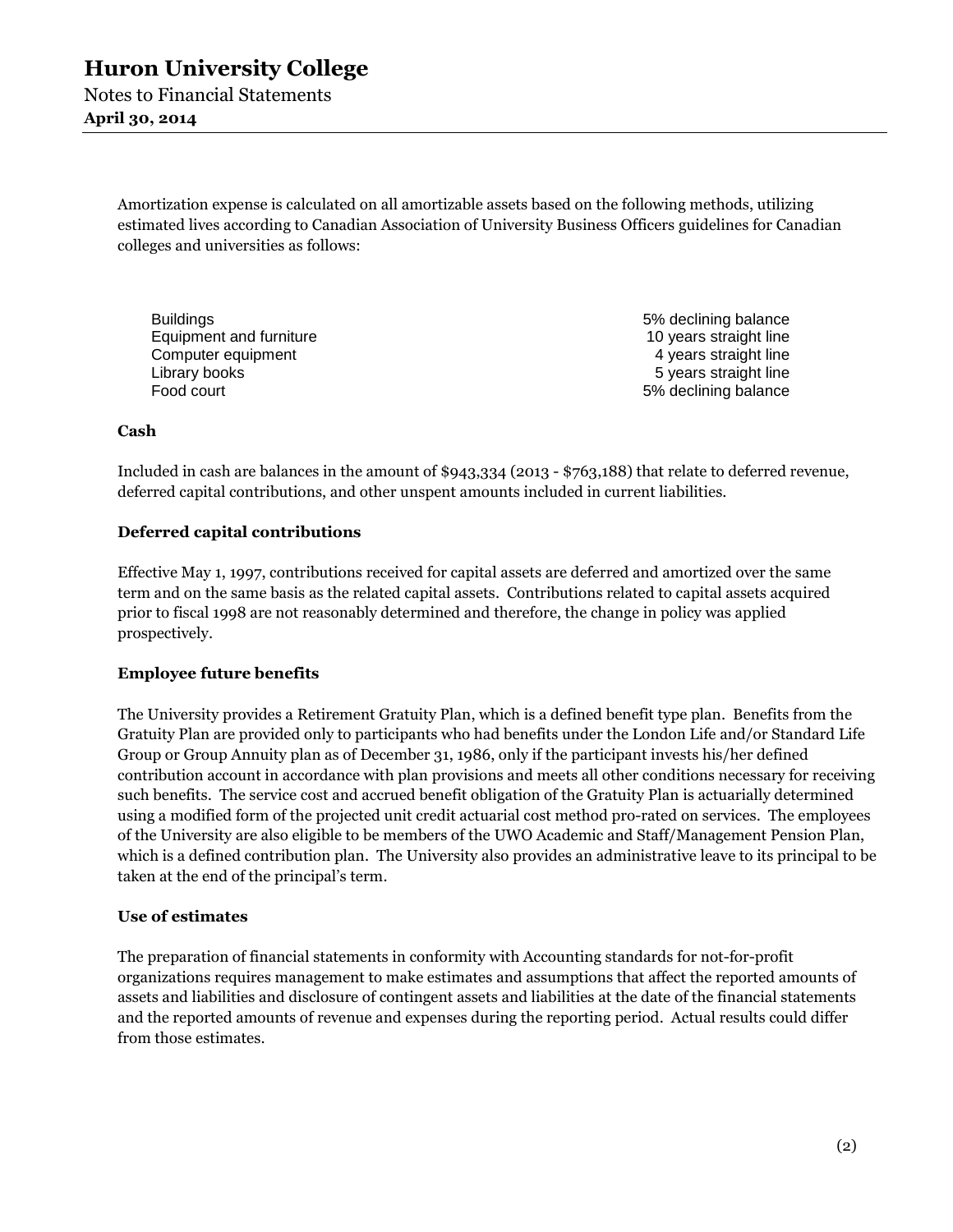Notes to Financial Statements **April 30, 2014**

#### **Financial instruments**

A financial instrument is any contract that gives rise to a financial asset of one entity and a financial liability or equity instrument of another entity. Financial instruments in the form of financial assets and financial liabilities are generally presented separately. Financial instruments are recognized as soon as the University becomes a party to the contractual provisions of the financial instrument. Upon initial recognition financial instruments are measured at fair value. The fair value of a financial instrument is the estimated amount that the University would receive or pay to terminate the instrument agreement at the reporting date. The following methods and assumptions were used to estimate the fair value of each type of financial instrument by reference to various market value data and other valuation techniques as appropriate.

#### *Cash and short-term investments*

Cash and short-term investments consist primarily of cash on hand and certificates of deposits with an original term of up to twelve months. These instruments have been accounted for at fair value. Carrying values approximate fair values for these instruments due to their short-term maturity.

#### *Loans and receivables*

Loans and receivables are non-derivative financial assets that represent amounts due from others with fixed or determinable payments that are not quoted in an active market including accounts receivable and due from Huron University College Foundation. After initial recognition, loans and receivables are subsequently carried at amortized cost using the effective interest method less any impairment losses, if necessary. Gains and losses are recognized in the statement of operations when the loans and receivables are derecognized or impaired. Interest effects on the application of the effective interest method are also recognized in the statement of operations.

The carrying value of accounts receivable and due from Huron University College Foundation approximates their fair values due to the short-term maturity of these financial instruments.

#### *Other financial liabilities*

Other financial liabilities are non-derivative financial liabilities with fixed payments or determinable payments that are not quoted in an active market including accounts payable and accrued liabilities and long-term debt. After initial recognition, other financial liabilities are subsequently carried at amortized cost using the effective interest method. Gains and losses are recognized in the statement of operations when other financial liabilities are derecognized or impaired. Interest effects on the application of the effective interest method are also recognized in the statement of operations.

- The carrying value of accounts payable and accrued liabilities approximates their fair values due to the short-term maturity of these financial instruments.
- Long-term debt is recorded at amortized cost. The fair value of the long-term debt at year-end has not been determined.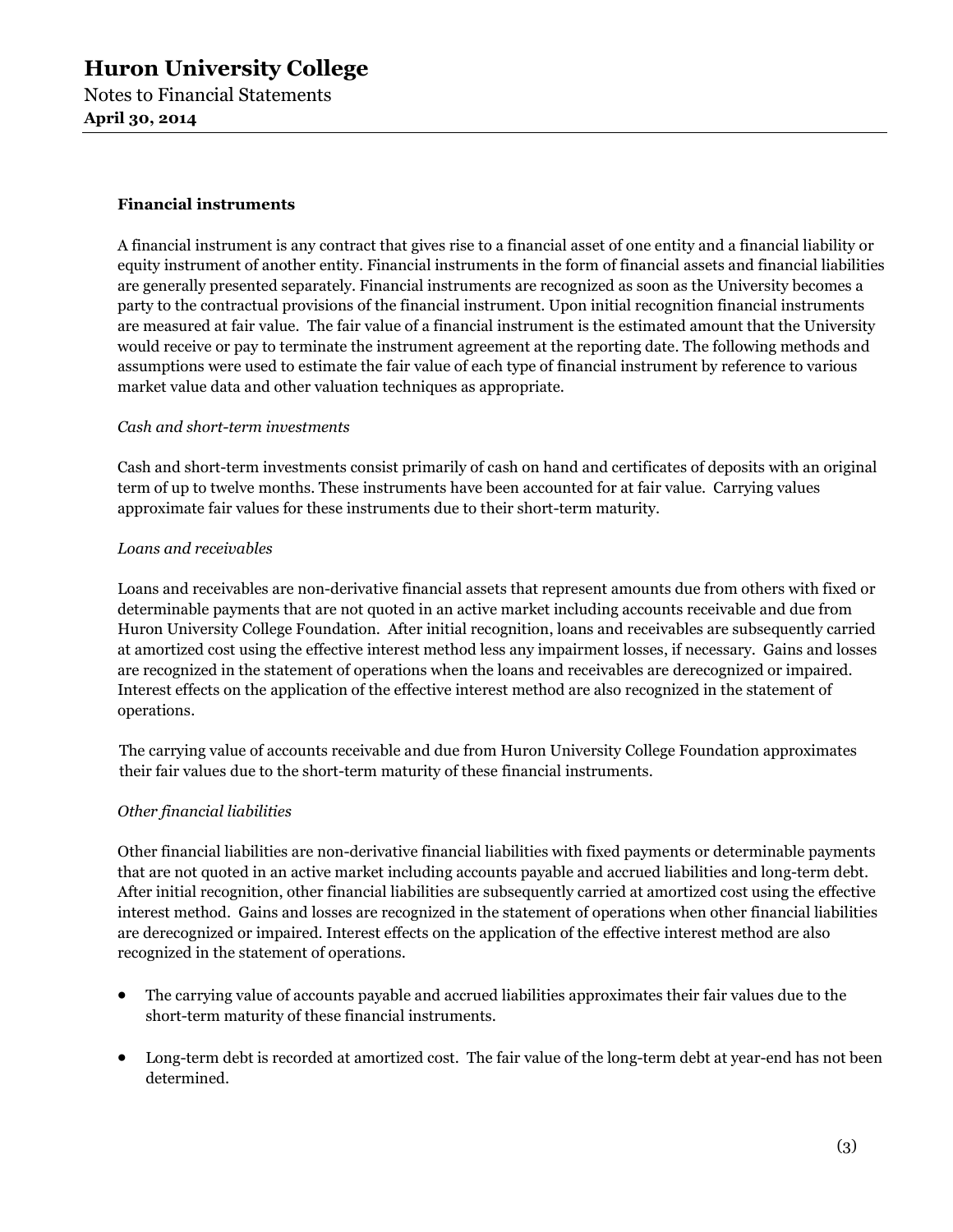#### *Interest rate risk*

The University's exposure to interest rate risk relates to its cash and short-term investments.

#### *Credit risk*

Management monitors its credit risk related to its accounts receivable balances which are primarily from student and government sources.

#### *Foreign exchange risk*

The University has no significant exposure to fluctuations in the value of foreign currencies*.*

#### **3 Capital assets**

|                                |            |                                          | 2014                    |
|--------------------------------|------------|------------------------------------------|-------------------------|
|                                | Cost<br>S  | <b>Accumulated</b><br>amortization<br>\$ | Net book<br>value<br>S  |
| Land                           | 325,458    |                                          | 325,458                 |
| <b>Buildings</b>               | 24,367,676 | 13,512,521                               | 10,855,155              |
| <b>Equipment and furniture</b> | 5,519,980  | 4,675,801                                | 844,179                 |
| Computer equipment             | 1,193,852  | 1,028,280                                | 165,572                 |
| Library books                  | 2,443,130  | 2,105,195                                | 337,935                 |
| Food court                     | 2,376,160  | 1,413,272                                | 962,888                 |
|                                | 36,226,256 | 22,735,069                               | 13,491,187              |
|                                |            |                                          | 2013                    |
|                                | Cost<br>\$ | <b>Accumulated</b><br>amortization<br>S  | Net book<br>value<br>\$ |
| Land                           | 325,458    |                                          | 325,458                 |
| <b>Buildings</b>               | 23,917,734 | 12,941,196                               | 10,976,538              |
| <b>Equipment and furniture</b> | 5,285,209  | 4,451,975                                | 833,234                 |
| Computer equipment             | 1,097,279  | 944,735                                  | 152,544                 |
| Library books                  | 2,328,162  | 1,987,810                                | 340,352                 |
| Food court                     | 2,369,421  | 1,368,882                                | 1,000,539               |
|                                | 35,323,263 | 21,694,598                               | 13,628,665              |

Included in food court is \$119,474 (2013 - \$116,584) of construction in progress that has yet to commence amortization. Amortization of these amounts will commence once the construction is complete and the item is put into use.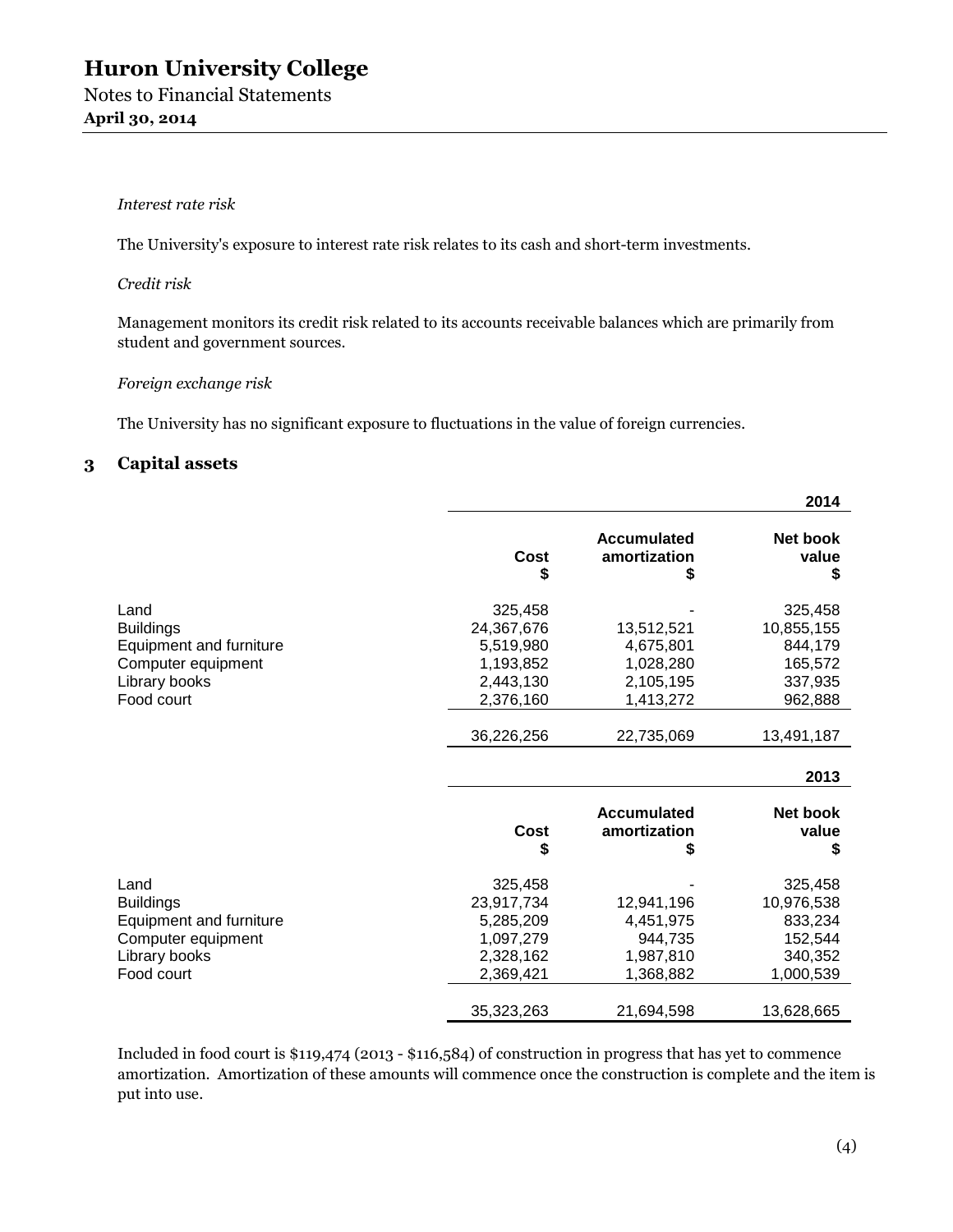## **4 Deferred capital contributions**

|                                                                                                           | 2014              | 2013<br>\$          |
|-----------------------------------------------------------------------------------------------------------|-------------------|---------------------|
| <b>Deferred capital contributions</b>                                                                     |                   |                     |
| Balance - Beginning of year                                                                               | 2,481,759         | 2,615,047           |
| Facility renewal/infrastructure capital grant<br>Huron University College Foundation capital contribution | 35,588<br>27,912  | 35,464<br>19,044    |
| Total contributions received                                                                              | 63,500            | 54,508              |
| Amortized to operations                                                                                   | (184, 177)        | (187, 796)          |
| Balance - End of year                                                                                     | 2,361,082         | 2,481,759           |
| <b>Unapplied deferred capital contributions</b>                                                           | 2014<br>\$        | 2013<br>S           |
| Balance - Beginning of year                                                                               | 452,442           | 367,628             |
| Graduate expansion capital grant<br>Huron University College Foundation capital contribution              | 37,370<br>108,548 | 34,040<br>50,774    |
| Balance - End of year                                                                                     | 598,360           | 452,442             |
| <b>Deferred Superbuild capital contributions</b>                                                          | 2014<br>S         | 2013<br>S           |
| Balance - Beginning of year                                                                               | 1,129,939         | 1,172,766           |
| Huron University College Foundation capital contribution<br>Amortized to operations                       | (56, 497)         | 21,739<br>(64, 566) |
| Balance - End of year                                                                                     | 1,073,442         | 1,129,939           |
| <b>Total deferred capital contributions</b>                                                               | 4,032,884         | 4,064,140           |

Deferred contributions related to capital assets represent restricted contributions to fund capital projects. As at April 30, 2014, \$598,360 of total deferred capital contribution are unspent (2013 - \$452,442).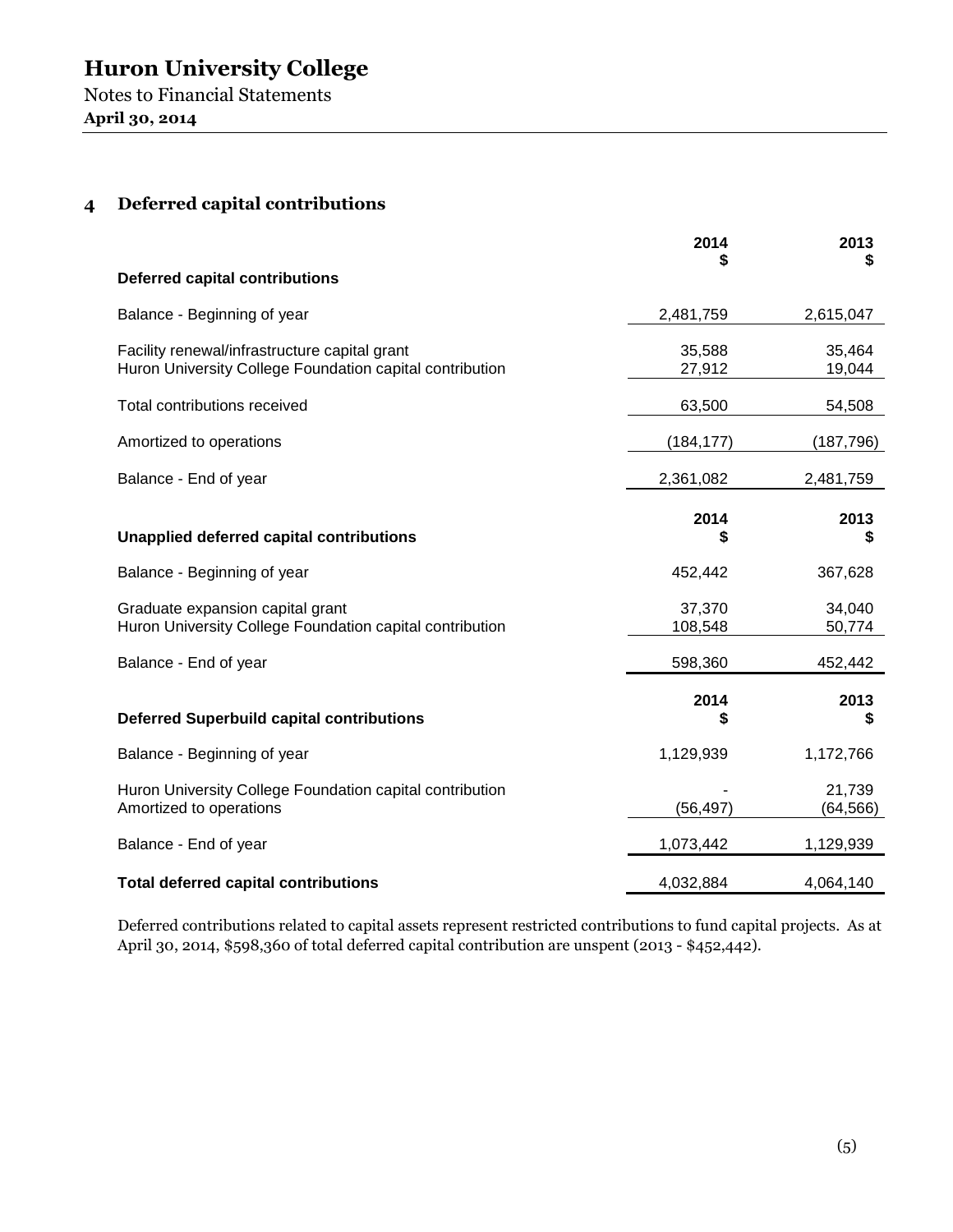#### **5 Long-term debt**

|                                                                                                                                                                                                                                                                                                                                                                                                                                                                                   | 2014<br>S | 2013      |
|-----------------------------------------------------------------------------------------------------------------------------------------------------------------------------------------------------------------------------------------------------------------------------------------------------------------------------------------------------------------------------------------------------------------------------------------------------------------------------------|-----------|-----------|
| Southwest residence loan<br>Non-revolving term bank loan bearing interest at 5.98% due January<br>31, 2015 with monthly blended principal and interest payments<br>of \$11,916 required until the maturity date, with a final payment<br>of the balance of principal and interest outstanding due on the<br>maturity date. No specific security has been pledged but the<br>University agrees not to encumber any real estate assets<br>without the bank's prior written consent. | 1,455,189 | 1,509,165 |
| Less: Current portion                                                                                                                                                                                                                                                                                                                                                                                                                                                             | 1,455,189 | 53,976    |
|                                                                                                                                                                                                                                                                                                                                                                                                                                                                                   |           | 1,455,189 |

Principal repayments on the Southwest residence loan during the year were as follows:

|                          | 2014   | 2013<br>æ<br>D |
|--------------------------|--------|----------------|
| Southwest residence loan | 53,976 | 50,842         |

The principal repayments over the remaining term of the loan are as follows:

|      | œ<br>Ð    |
|------|-----------|
| 2015 | 1,455,189 |

The University has a credit facility in the amount of \$1,800,000 from Scotiabank. All borrowings are payable on demand and bear interest at a rate of prime minus 0.25% per annum interest payable monthly. The credit facility is secured by a general security agreement constituting a first ranking security interest in all personal property of the University. As at April 30, 2014 and 2013, no amounts were drawn on this credit facility.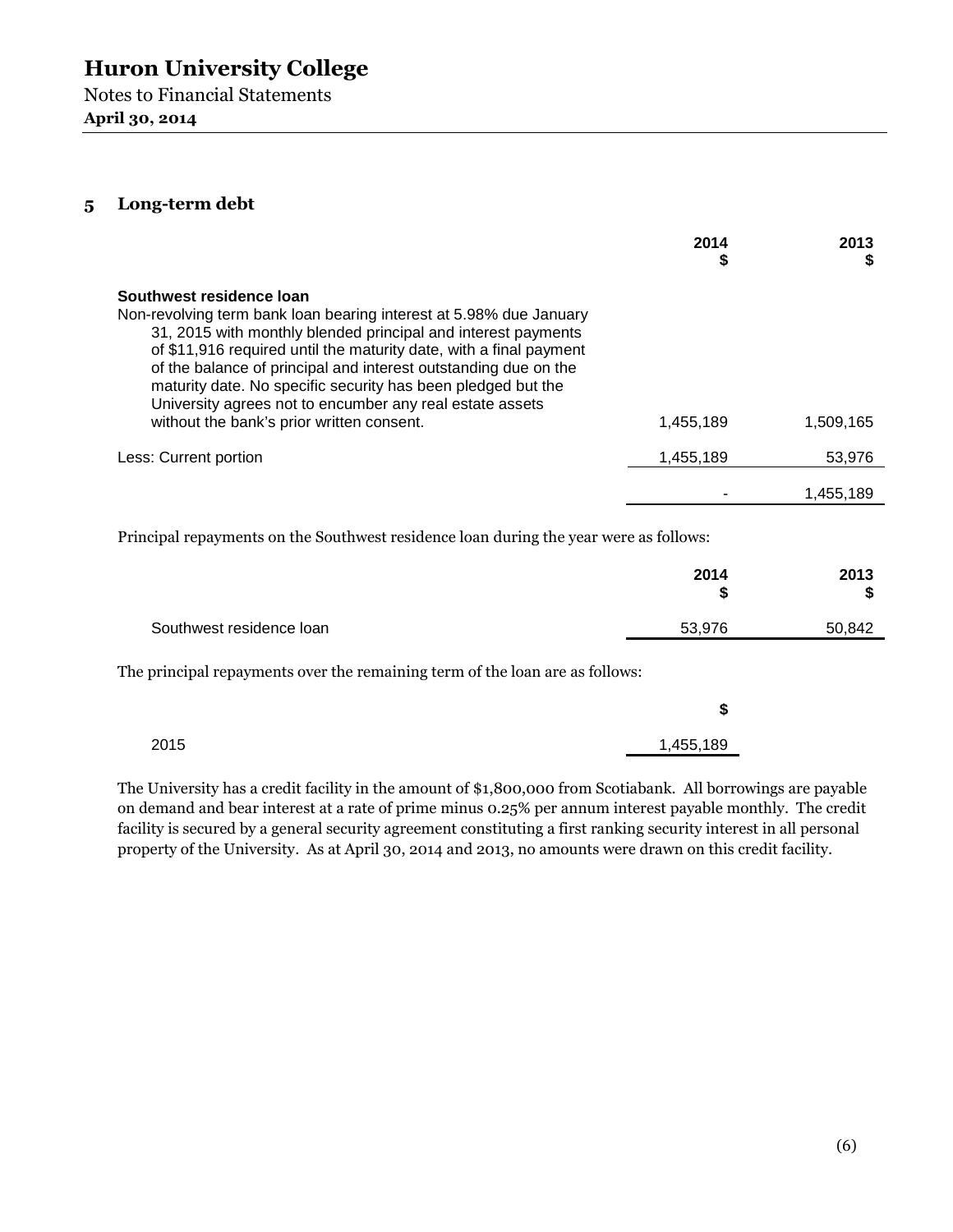**April 30, 2014**

## **6 Employee future benefits**

The University operates a retirement gratuity plan and participates in a defined contribution pension plan operated by UWO. The University does not provide any other material post retirement non-pension benefits or post-employment benefits to its employees, aside from the Administrative Leave compensation that will be provided to the University's Principal upon completion of his Principal's Term on June 30, 2016.

Employer contributions made to the defined contribution plan during the year amounted to \$539,750 (2013 - \$522,409).

#### *Retirement Gratuity Plan*

The Retirement Gratuity Plan (the Plan) is a defined benefit type of pension plan. Benefits under the Plan are not funded in advance, but are paid from operating revenues as benefits come due. Benefit payments are disbursed if a shortfall exists between the pension benefit received by a member from the defined contribution pension plan and that which is required by the Plan.

Information about the Plan which was measured as at April 30 is as follows:

|                                                                                  | 2014<br>S               | 2013                    |
|----------------------------------------------------------------------------------|-------------------------|-------------------------|
| <b>Funded status</b><br>Funded status - deficit<br>Unamortized experience losses | 2,703,834<br>(858, 371) | 2,791,460<br>(810, 259) |
| Net accrued benefit liability                                                    | 1,845,463               | 1,981,201               |

The Plan has no assets. There were no contributions made during the year and no settlement payments were paid out of the Plan. Benefit payments of \$518,352 (2013 - \$Nil) were paid during the year by the University.

|                                       | 2014<br>Φ  | 2013      |
|---------------------------------------|------------|-----------|
| Change in accrued benefit obligation  |            |           |
| Accrued benefit obligation - May 1    | 2,791,460  | 3,329,620 |
| Current service cost                  | 63,958     | 73,937    |
| Interest cost                         | 72.710     | 104.871   |
| Benefit payments                      | (518, 352) |           |
| Actuarial loss (gain)                 | 294.058    | (716,968) |
| Accrued benefit obligation - April 30 | 2,703,834  | 2,791,460 |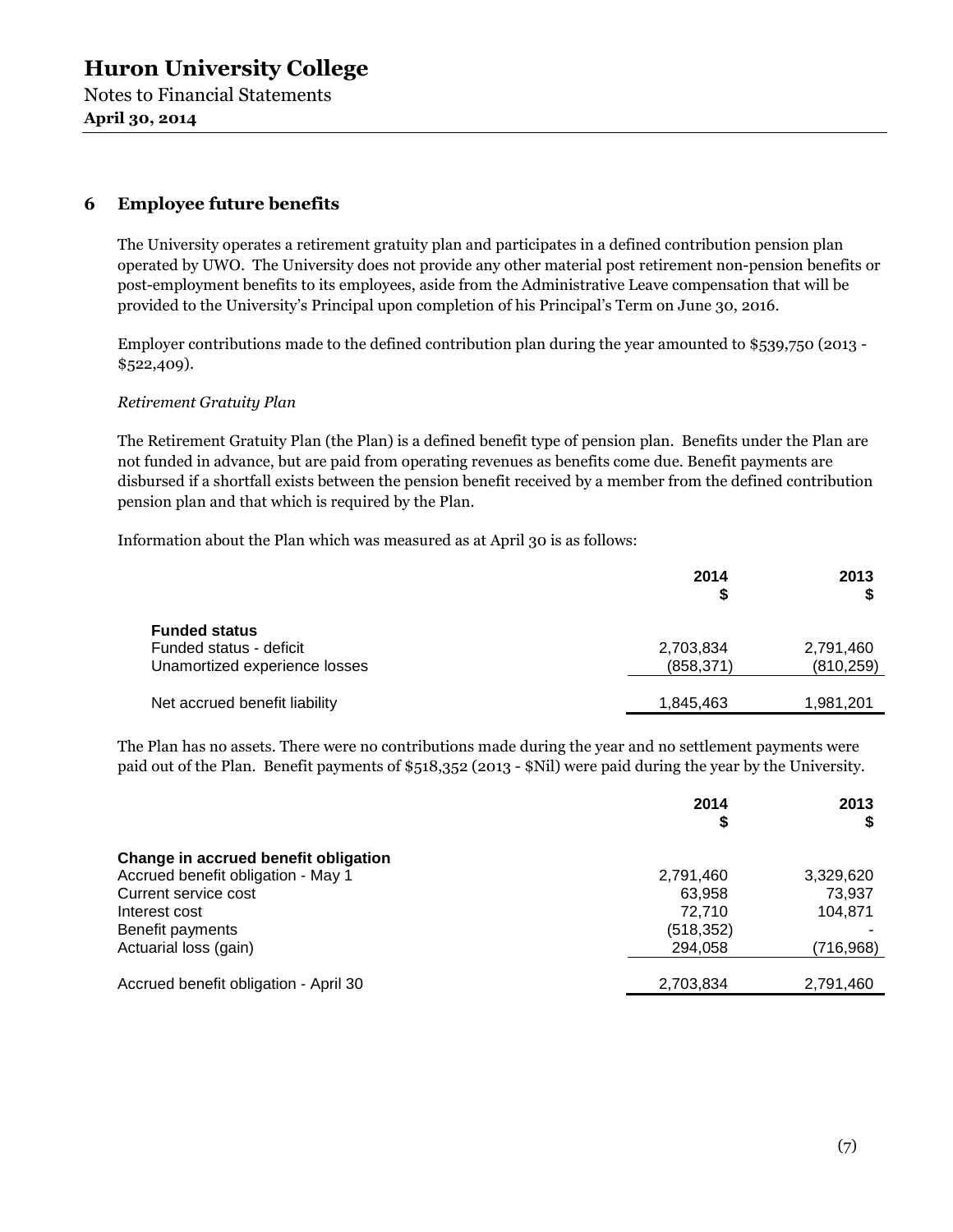The University's net benefit plan expense includes the following components:

|                                                            | 2014<br>\$            | 2013<br>\$ |
|------------------------------------------------------------|-----------------------|------------|
| Current service cost                                       | 63,958                | 73,937     |
| Interest cost                                              | 72,710                | 104,871    |
| Amortization of actuarial loss                             | 245,946               | 145,651    |
| Net pension costs recognized                               | 382,614               | 324,459    |
| The significant assumptions used are as follows:           | 2014<br>$\frac{0}{0}$ | 2013<br>%  |
|                                                            |                       |            |
| Accrued benefit obligation as at April 30<br>Discount rate | 3.50                  | 3.00       |
| Rate of compensation increase                              | 3.10                  | 3.20       |
| Benefit costs for the year ended April 30                  |                       |            |
| Discount rate                                              | 3.00                  | 3.85       |
| Rate of compensation increase                              | 3.20                  | 3.30       |
|                                                            |                       |            |

#### *Administrative leave*

Upon completion of the Principal's Term ("term") on June 30, 2016, the University's Principal is entitled to an earned Administrative Leave of one year to be taken at the end of the term as partial compensation for the services rendered to the University during the term. By mutual agreement of the University and the Principal, the Administrative Leave for completion of the Principal's term may be deferred and taken by the Principal at such other time as the parties may agree. No such agreements to defer the Administrative Leave were made during the year. During the period of Administrative leave, the Principal will be paid an amount equal to the compensation and benefits that he would have been paid had he not been on leave. Included in employee future benefits is \$157,018 (2013 - \$99,904) relating to earned future post-employment benefits.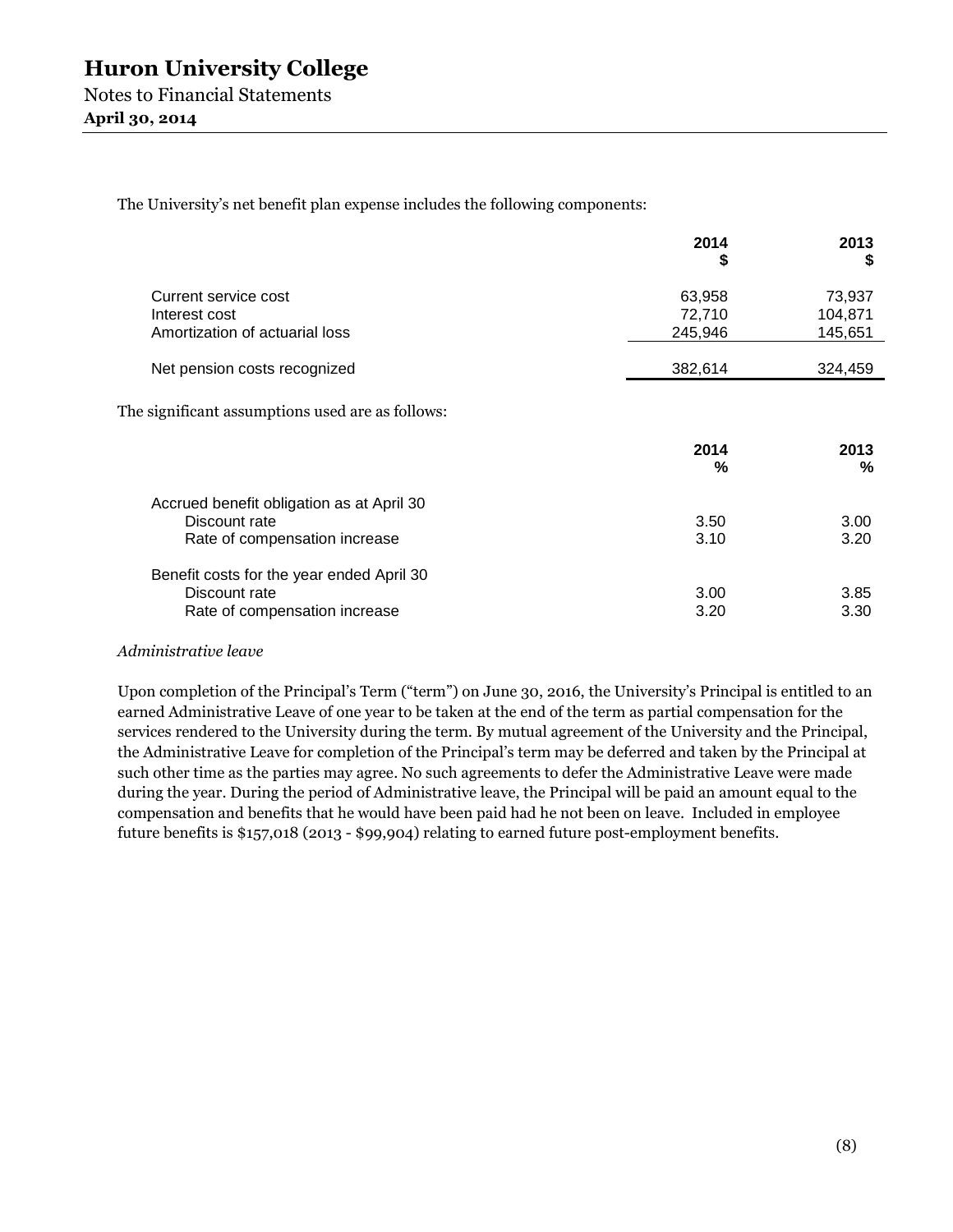## **7 Ancillary operations**

Ancillary operations include the operations of residence, conference facilities and parking facilities. The operations of these facilities are included in the statement of operations and are summarized as follows. The summary below does not include amortization of capital assets related to ancillary operations.

|                                                              | 2014<br>\$ | 2013<br>S |
|--------------------------------------------------------------|------------|-----------|
| <b>Ancillary revenue</b>                                     |            |           |
| Residence fees and rentals                                   | 2,282,403  | 2,106,221 |
| Conference                                                   | 224,105    | 265,440   |
| Parking                                                      | 291,391    | 294,546   |
| Food court                                                   | 7,768      | 8,475     |
|                                                              |            |           |
|                                                              | 2,805,667  | 2,674,682 |
| <b>Ancillary expenditures</b>                                |            |           |
| Interest on long-term debt                                   | 89,018     | 92,152    |
| Residence salary and benefits                                | 317,469    | 308,417   |
| Conference salary and benefits                               | 24,979     | 75.019    |
| <b>Building costs</b>                                        | 1,229,026  | 1,198,305 |
| Conference food costs                                        | 24,176     | 41,729    |
| Other costs                                                  | 186,692    | 193,276   |
|                                                              | 1,871,360  | 1,908,898 |
| Excess of revenue over expenditures for ancillary operations | 934,307    | 765,784   |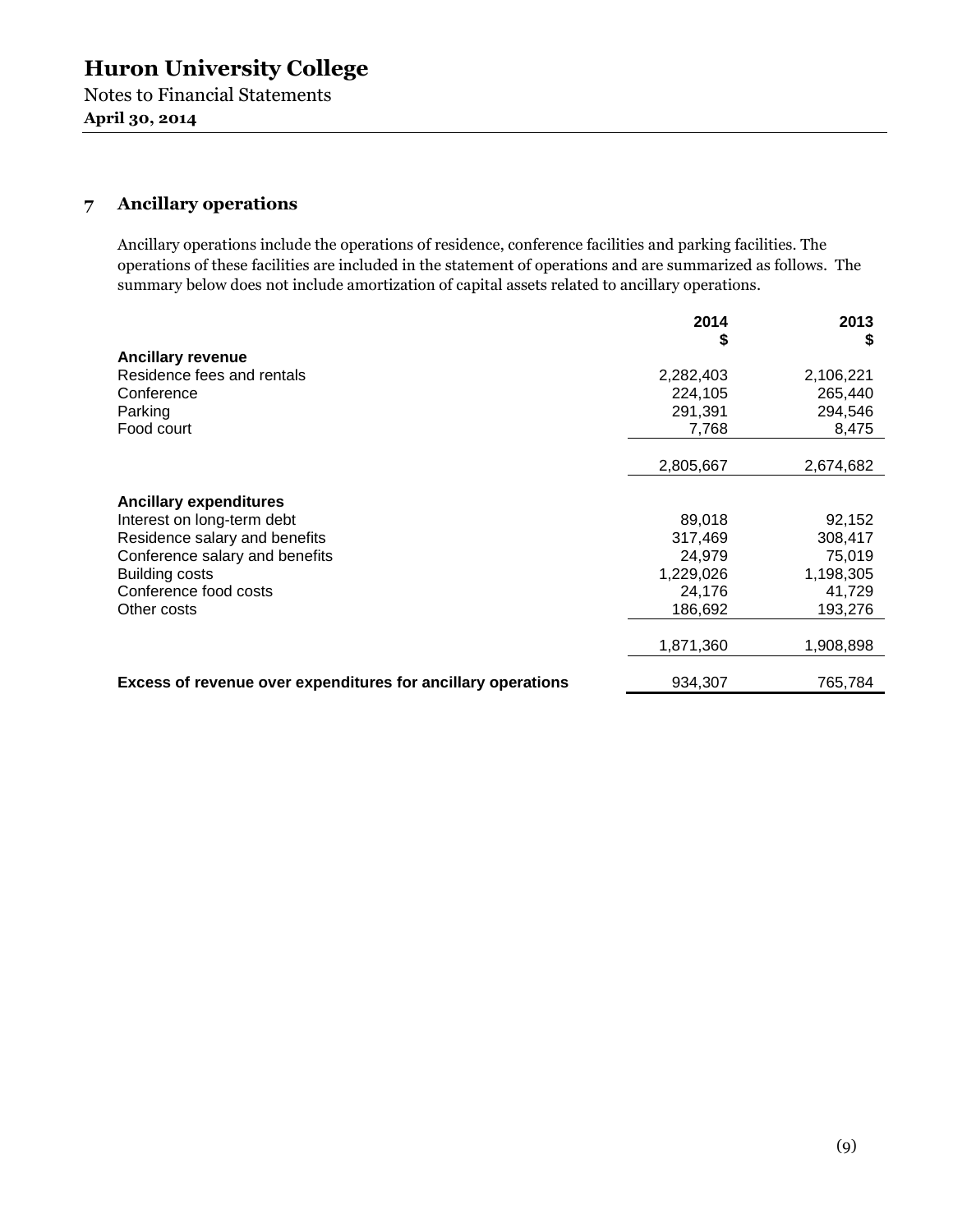Notes to Financial Statements **April 30, 2014**

## **8 Related party transactions**

#### **a) Huron University College Foundation**

The purpose of Huron University College Foundation (the Foundation) is to administer money received for the benefit of the University. The Foundation was incorporated in Ontario on June 12, 1979 as a not-for-profit organization and is a registered charity under the Income Tax Act. The Foundation administers certain Trust and Endowment Funds on behalf of the University for the purposes of pooling investment funds to maximize return and minimize costs. The decision-making as to the use of the University Trust and Endowment income rests with the Executive Board of the University.

During the year, the Board of Directors of the Foundation approved the transfer to the University of \$1,017,364 (2013 - \$880,960). Of the amounts approved for transfer, the University has received the following:

|                                     | 2014<br>\$ | 2013<br>S |
|-------------------------------------|------------|-----------|
| Huron University College Foundation |            |           |
| <b>Trust and Endowment Fund</b>     | 140,919    | 92,648    |
| <b>Foundation Fund</b>              | 727,810    | 747,529   |
| <b>Foundation Superbuild</b>        |            | 21,739    |
| Capital contributions               | 136,460    | 69,818    |
|                                     | 1,005,189  | 931,734   |
| Deferred capital contributions      | (136,460)  | (91, 557) |
|                                     | 868,729    | 840,177   |

The University has a significant economic interest in the Foundation in that the Foundation solicits funds in the name of and with the expressed or implied approval of the University and substantially all of the funds solicited are intended by the contributor to be to the University.

#### **b) Huron University College Foundation U.S.A.**

The purpose of the Huron University College Foundation U.S.A. (the U.S.A. Foundation) is to administer money received for the benefit of the University. The U.S.A. Foundation was incorporated in New York on August 1, 2006 as a not-for-profit organization and is a registered charity under 501(c)(3) of the Internal Revenue Code. There has been no funding related activity since inception.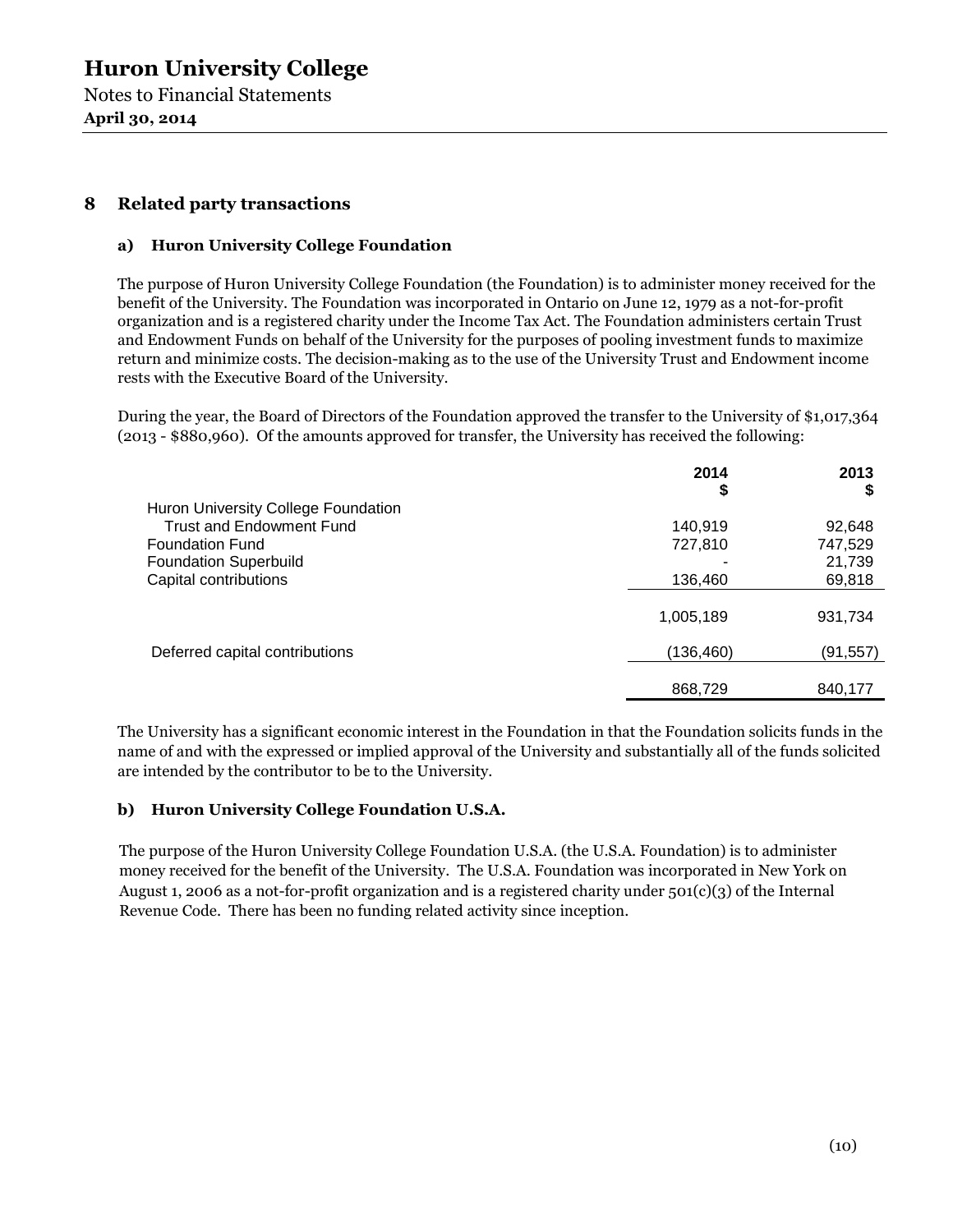**April 30, 2014**

The Foundation has not been consolidated in the University's financial statements. A financial summary of the Foundation as at December 31, 2013 and December 31, 2012 and for the years then ended is as follows:

|                  |                                                                                    | 2013                     | 2012<br>S               |
|------------------|------------------------------------------------------------------------------------|--------------------------|-------------------------|
|                  | <b>Balance sheet</b>                                                               |                          |                         |
|                  | <b>Assets</b><br>Investments, at market<br>Other assets                            | 17,226,628<br>413,495    | 15,110,649<br>214,598   |
|                  |                                                                                    | 17,640,123               | 15,325,247              |
|                  | <b>Liabilities</b>                                                                 | 102,177                  | 107,061                 |
|                  | <b>Fund balances</b><br>Huron University College Trust and Endowment<br>Foundation | 2,980,295<br>14,557,651  | 2,799,218<br>12,418,968 |
|                  |                                                                                    | 17,537,946               | 15,218,186              |
|                  |                                                                                    | 17,640,123               | 15,325,247              |
|                  | <b>Statement of operations</b><br>Donations and investment income<br>Expenditures  | 2,053,323<br>(103,908)   | 2,638,122<br>(76, 312)  |
|                  | Excess of revenue over expenditures                                                | 1,949,415                | 2,561,810               |
|                  | Disbursed to Huron University College<br>Net realized and unrealized capital gain  | (1,040,420)<br>1,410,765 | (908, 601)<br>334,321   |
|                  | Net increase in fund balances                                                      | 2,319,760                | 1,987,530               |
| $\boldsymbol{q}$ | <b>Other revenue</b>                                                               |                          |                         |
|                  |                                                                                    | 2014<br>\$               | 2013<br>\$              |
|                  | Amortization of deferred contributions                                             | 240,674                  | 252,362                 |

Diocesan grant 100,398 99,874 Other academic revenue 323,136 284,491<br>Miscellaneous revenue 323,136 285,475 257,098 Miscellaneous revenue 285,475 257,098<br>
285,475 257,098 257,098 268,462 265,475 257,098 268,462 Summer course revenue

1,612,366 1,562,287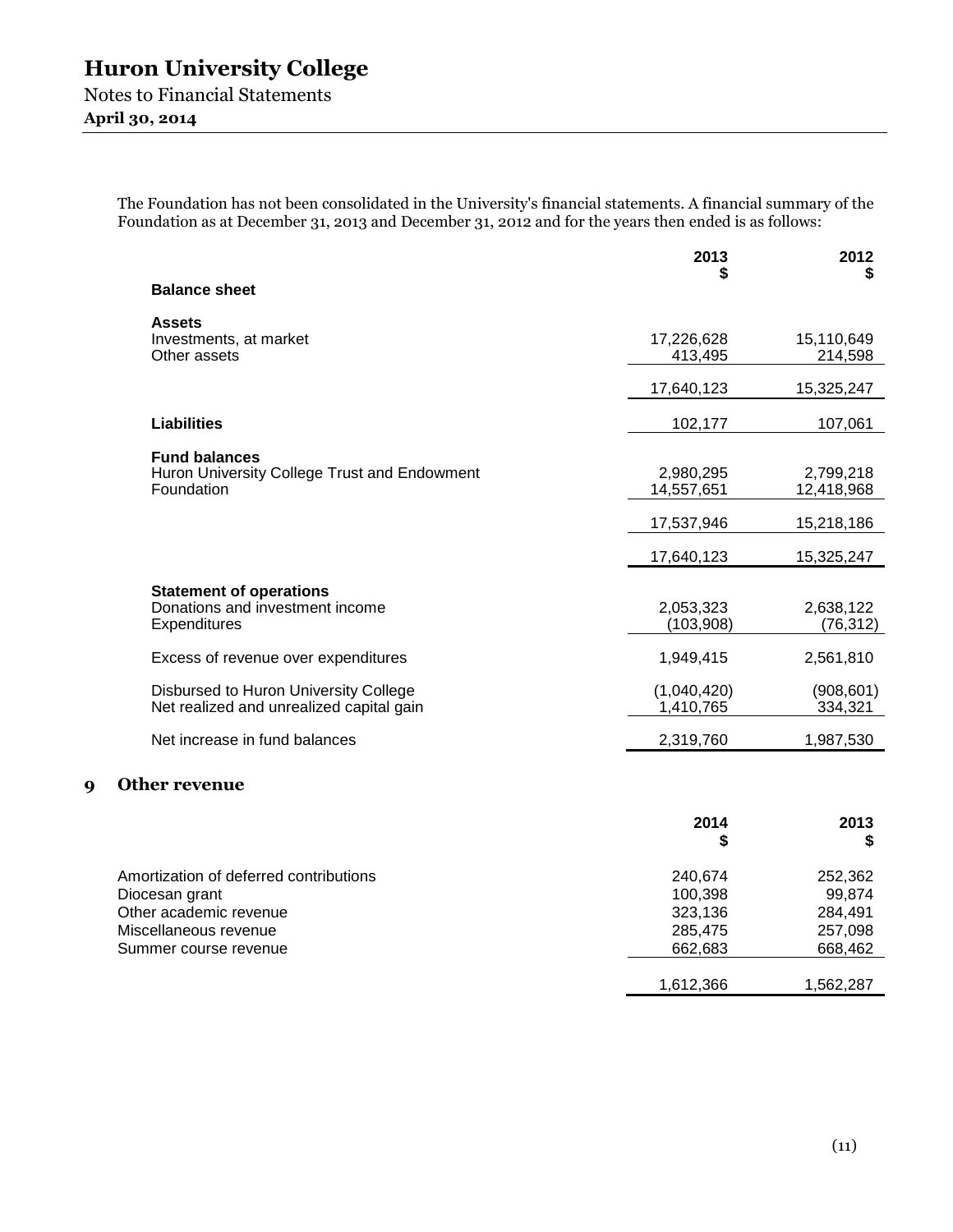**April 30, 2014**

#### **10 Changes in non-cash working capital items**

|                                                                                                                                                                               | 2014                                               | 2013                                                     |
|-------------------------------------------------------------------------------------------------------------------------------------------------------------------------------|----------------------------------------------------|----------------------------------------------------------|
| Accounts receivable<br>Prepaid expenses<br>Due from Huron University College Foundation<br>Accounts payable and accrued liabilities<br>Advance tuition and residence deposits | 348,333<br>1,131<br>(22,334)<br>(4,831)<br>107,233 | (365,570)<br>(7,500)<br>(20, 982)<br>161,730<br>(2, 385) |
|                                                                                                                                                                               | 429,532                                            | (234,707)                                                |
| Interest paid on long-term debt                                                                                                                                               | 89,018                                             | 92,152                                                   |

#### **11 Ontario Student Opportunity Trust Funds**

The Ontario Student Opportunity Trust Funds (OSOTF) program was established by the Government of Ontario during 1997 to encourage companies and individuals to contribute funds for Ontario's college and university students. Prior to March 31, 2000, all eligible donations made to the University were matched by the Province on a dollar for dollar basis as cash was received. The matching donations ceased as of March 31, 2000. The Foundation allocates investment income to the fund based on its annual opening balance. Activity in this fund is included in the Foundation.

The Ministry of Training, Colleges and Universities no longer requires institutions to submit a separate audit report with respect to the OSOTF program, however, it requires that the year-end OSOTF Report must be included in the institution's financial statements, Therefore, these OSOTF schedules for the years ended December 31, 2013 and 2012 have been included with the University's financial statements.

| <b>Schedule of Changes in Endowment Fund Balance</b><br>For the year ended December 31         | 2013<br>5  | 2012<br>\$ |
|------------------------------------------------------------------------------------------------|------------|------------|
| Fund balance - Beginning of year and end of year                                               | 491,900    | 491,900    |
| Schedule of Changes in Expendable Funds Available for Awards<br>For the year ended December 31 | 2013<br>\$ | 2012<br>S  |
| Balance - Beginning of year                                                                    | (77, 951)  | (78, 546)  |
| Net return on investment                                                                       | 45,216     | 17,453     |
| Bursaries awarded                                                                              | (16, 800)  | (16, 858)  |
| Balance - End of year                                                                          | (49, 535)  | (77, 951)  |
| Number of awards                                                                               | 11         | 9          |